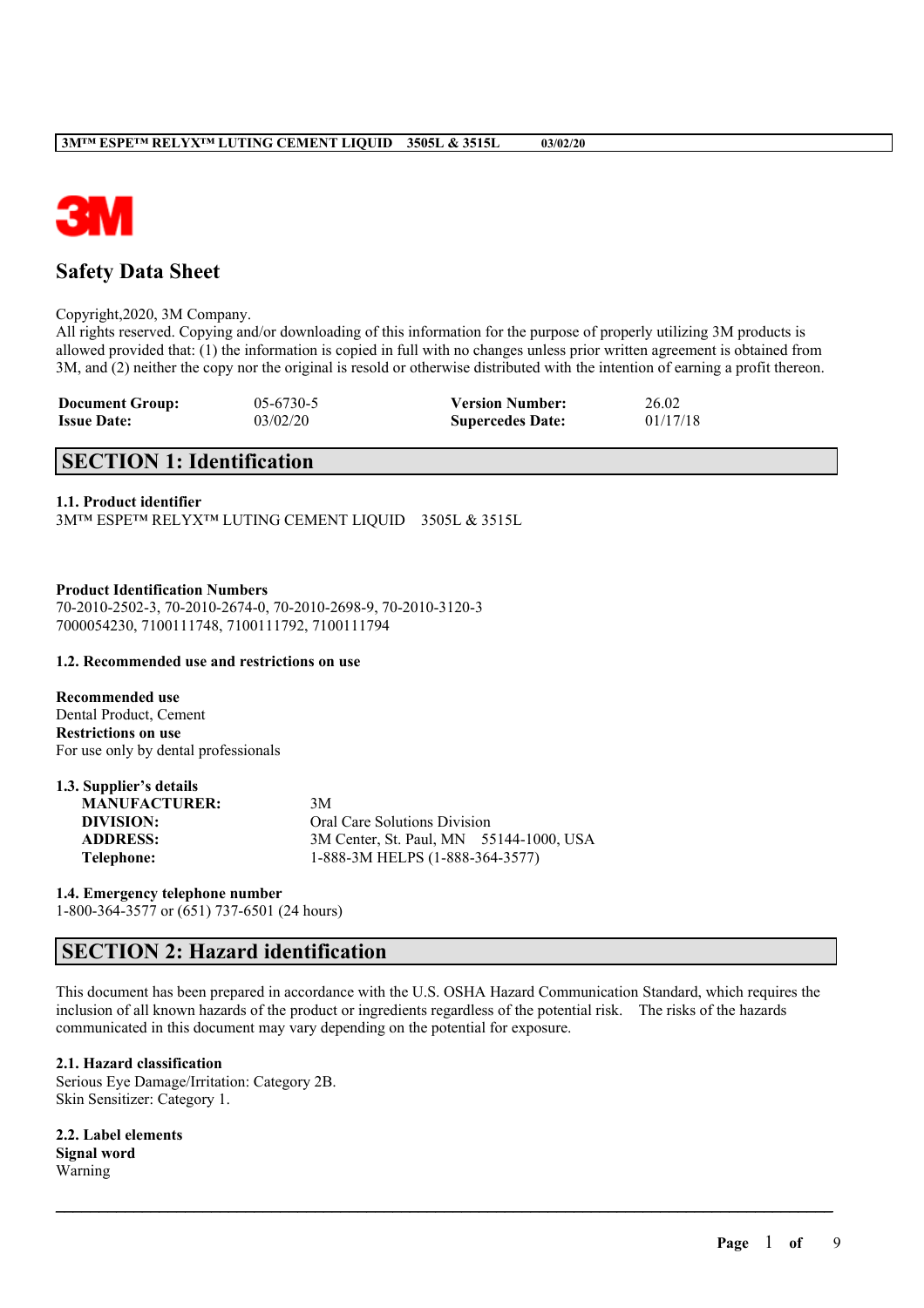**Symbols** Exclamation mark |

### **Pictograms**



**Hazard Statements** Causes eye irritation. May cause an allergic skin reaction.

## **Precautionary Statements**

#### **Prevention:**

Avoid breathing vapors. Wear protective gloves. Wash thoroughly after handling. Contaminated work clothing must not be allowed out of the workplace.

#### **Response:**

IF IN EYES: Rinse cautiously with water for several minutes. Remove contact lenses, if present and easy to do. Continue rinsing.

If eye irritation persists: Get medical advice/attention. IF ON SKIN: Wash with plenty of soap and water. If skin irritation or rash occurs: Get medical advice/attention. Wash contaminated clothing before reuse.

## **Disposal:**

Dispose of contents/container in accordance with applicable local/regional/national/international regulations.

# **SECTION 3: Composition/information on ingredients**

| Ingredient                              | C.A.S. No.        | $\frac{1}{2}$ by Wt     |
|-----------------------------------------|-------------------|-------------------------|
| Water                                   | $17732 - 18 - 5$  | 30 - 40 Trade Secret *  |
| Copolymer of Acrylic and Itaconic Acids | $ 25948 - 33 - 8$ | 30 - 40 Trade Secret *  |
| 2-Hydroxyethyl Methacrylate (HEMA)      | 868-77-9          | 25 - 35 Trade Secret *  |
| Ethyl Acetate                           | $141 - 78 - 6$    | $\leq$ 2 Trade Secret * |

\*The specific chemical identity and/or exact percentage (concentration) of this composition has been withheld as a trade secret.

# **SECTION 4: First aid measures**

## **4.1. Description of first aid measures**

## **Inhalation:**

Remove person to fresh air. If you feel unwell, get medical attention.

#### **Skin Contact:**

Immediately wash with soap and water. Remove contaminated clothing and wash before reuse. If signs/symptoms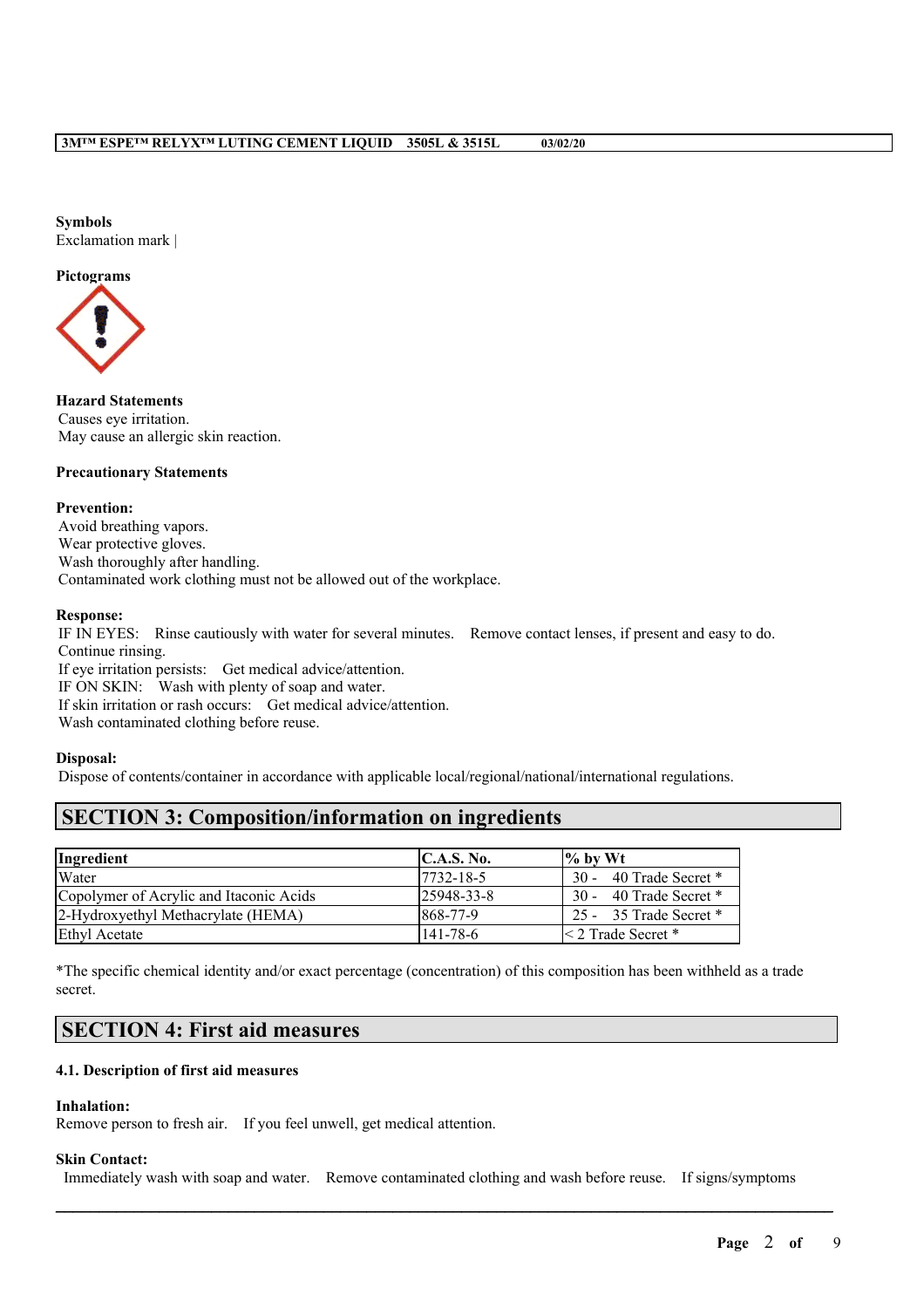develop, get medical attention.

## **Eye Contact:**

Flush with large amounts of water. Remove contact lenses if easy to do. Continue rinsing. If signs/symptoms persist, get medical attention.

#### **If Swallowed:**

Rinse mouth. If you feel unwell, get medical attention.

#### **4.2. Most important symptoms and effects, both acute and delayed**

See Section 11.1. Information on toxicological effects.

## **4.3. Indication of any immediate medical attention and special treatment required**

Not applicable

## **SECTION 5: Fire-fighting measures**

#### **5.1. Suitable extinguishing media**

In case of fire: Use a fire fighting agent suitable for ordinary combustible material such as water or foam to extinguish.

## **5.2. Special hazards arising from the substance or mixture**

None inherent in this product.

## **Hazardous Decomposition or By-Products**

**Substance Condition**

**Carbon monoxide** During Combustion Carbon dioxide During Combustion

## **5.3. Special protective actions for fire-fighters**

Wear full protective clothing, including helmet, self-contained, positive pressure or pressure demand breathing apparatus, bunker coat and pants, bands around arms, waist and legs, face mask, and protective covering for exposed areas of the head.

# **SECTION 6: Accidental release measures**

## **6.1. Personal precautions, protective equipment and emergency procedures**

Evacuate area. Ventilate the area with fresh air. For large spill, or spills in confined spaces, provide mechanical ventilation to disperse or exhaust vapors, in accordance with good industrial hygiene practice. Refer to other sections of this SDS for information regarding physical and health hazards, respiratory protection, ventilation, and personal protective equipment.

## **6.2. Environmental precautions**

Avoid release to the environment.

## **6.3. Methods and material for containment and cleaning up**

Collect as much of the spilled material as possible. Place in a closed container approved for transportation by appropriate authorities. Clean up residue with water. Seal the container. Dispose of collected material as soon as possible in accordance with applicable local/regional/national/international regulations.

# **SECTION 7: Handling and storage**

## **7.1. Precautions for safe handling**

A no-touch technique is recommended. If skin contact occurs, wash skin with soap and water. Acrylates may penetrate commonly-used gloves. If product contacts glove, remove and discard glove, wash hands immediately with soap and water and then re-glove. Avoid breathing dust/fume/gas/mist/vapors/spray. Do not eat, drink or smoke when using this product.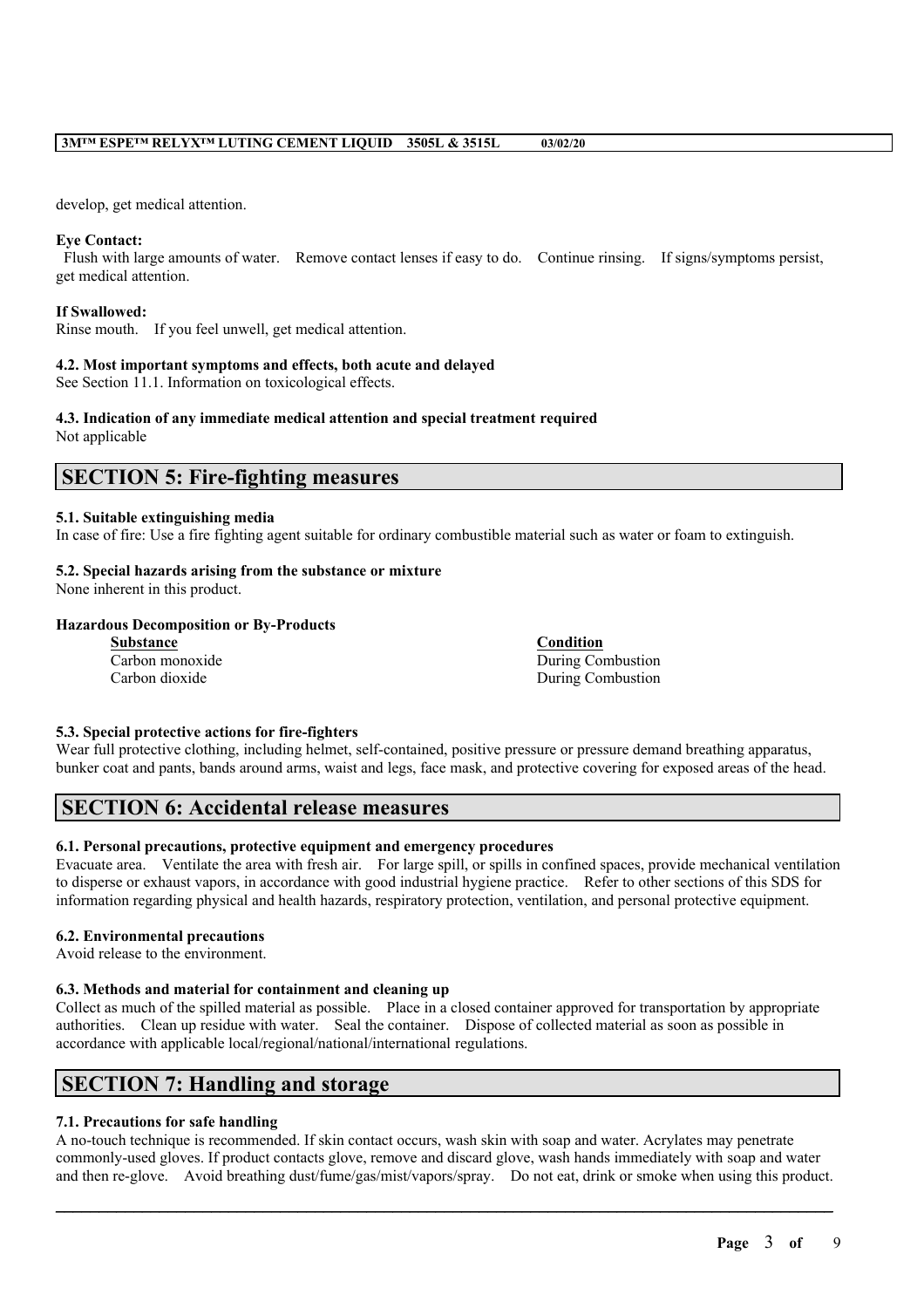Wash thoroughly after handling. Contaminated work clothing should not be allowed out of the workplace. Avoid release to the environment. Wash contaminated clothing before reuse. Do not get in eyes.

#### **7.2. Conditions for safe storage including any incompatibilities**

No special storage requirements.

# **SECTION 8: Exposure controls/personal protection**

#### **8.1. Control parameters**

#### **Occupational exposure limits**

If a component is disclosed in section 3 but does not appear in the table below, an occupational exposure limit is not available for the component.

| Ingredient           | <b>C.A.S. No.</b> | <b>Agency</b> | Limit type               | Additional Comments |
|----------------------|-------------------|---------------|--------------------------|---------------------|
| <b>Ethyl Acetate</b> | $141 - 78 - 6$    | <b>LACGIH</b> | $'TWA:400$ ppm           |                     |
| <b>Ethyl Acetate</b> | 141-78-6          | <b>OSHA</b>   | (TWA:1400 mg/m3(400 ppm) |                     |

ACGIH : American Conference of Governmental Industrial Hygienists

AIHA : American Industrial Hygiene Association

CMRG : Chemical Manufacturer's Recommended Guidelines

OSHA : United States Department of Labor - Occupational Safety and Health Administration

TWA: Time-Weighted-Average

STEL: Short Term Exposure Limit

CEIL: Ceiling

#### **8.2. Exposure controls**

## **8.2.1. Engineering controls**

Use in a well-ventilated area.

#### **8.2.2. Personal protective equipment (PPE)**

#### **Eye/face protection**

Select and use eye/face protection to prevent contact based on the results of an exposure assessment. The following eye/face protection(s) are recommended: Safety Glasses with side shields

#### **Skin/hand protection**

See Section 7.1 for additional information on skin protection.

#### **Respiratory protection**

None required.

# **SECTION 9: Physical and chemical properties**

#### **9.1. Information on basic physical and chemical properties**

| Appearance<br><b>Physical state</b> | Liquid                    |  |
|-------------------------------------|---------------------------|--|
| <b>Color</b>                        | <b>Transparent Yellow</b> |  |
| <b>Specific Physical Form:</b>      | Liquid                    |  |
| Odor                                | Slight Odor, Sweet Odor   |  |
| Odor threshold                      | No Data Available         |  |
| pН                                  | $2.2 - 3.2$               |  |
| <b>Melting point</b>                | Not Applicable            |  |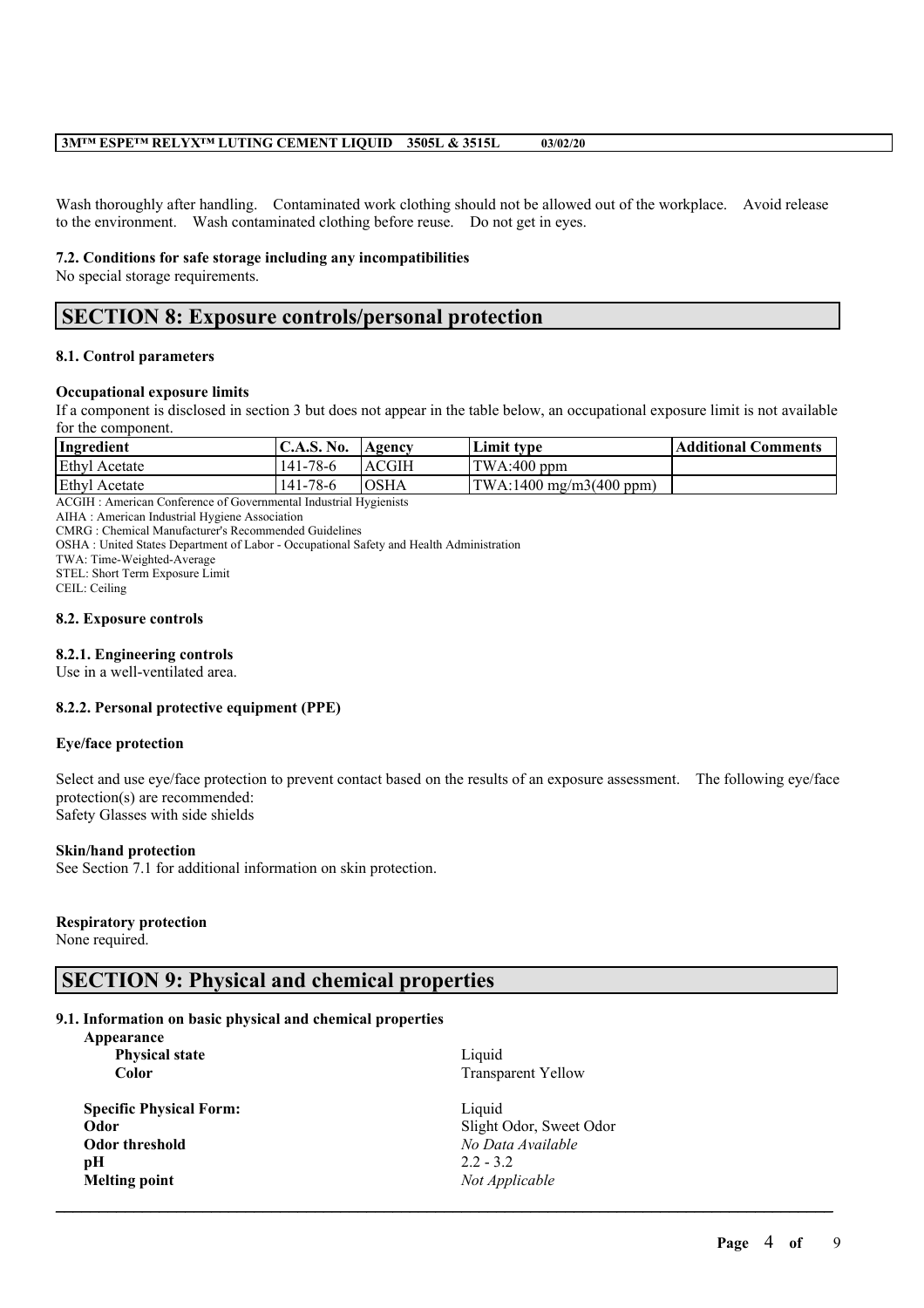| <b>Boiling Point</b>                   | No Data Available                          |
|----------------------------------------|--------------------------------------------|
| <b>Flash Point</b>                     | 104 °C [Test Method: Tagliabue Closed Cup] |
| <b>Evaporation rate</b>                | No Data Available                          |
| <b>Flammability (solid, gas)</b>       | Not Applicable                             |
| <b>Flammable Limits(LEL)</b>           | Not Applicable                             |
| <b>Flammable Limits (UEL)</b>          | Not Applicable                             |
| <b>Vapor Pressure</b>                  | $\le$ =16 psia [@ 131.0 °F]                |
| <b>Vapor Density</b>                   | No Data Available                          |
| <b>Density</b>                         | $1.2$ g/ml                                 |
| <b>Specific Gravity</b>                | 1.2 $[RefStd:WATER=1]$                     |
| <b>Solubility in Water</b>             | Complete                                   |
| Solubility- non-water                  | No Data Available                          |
| Partition coefficient: n-octanol/water | Not Applicable                             |
| <b>Autoignition temperature</b>        | No Data Available                          |
| <b>Decomposition temperature</b>       | No Data Available                          |
| <b>Viscosity</b>                       | 175 - 225 centistoke                       |
| Molecular weight                       | No Data Available                          |
| <b>Volatile Organic Compounds</b>      | No Data Available                          |
| <b>Percent volatile</b>                | No Data Available                          |
| VOC Less H2O & Exempt Solvents         | No Data Available                          |
|                                        |                                            |

# **SECTION 10: Stability and reactivity**

#### **10.1. Reactivity**

This material is considered to be non reactive under normal use conditions.

## **10.2. Chemical stability**

Stable.

## **10.3. Possibility of hazardous reactions**

Hazardous polymerization will not occur.

# **10.4. Conditions to avoid**

None known.

#### **10.5. Incompatible materials** None known.

## **10.6. Hazardous decomposition products**

**Substance Condition**

None known.

Refer to section 5.2 for hazardous decomposition products during combustion.

## **SECTION 11: Toxicological information**

The information below may not be consistent with the material classification in Section 2 if specific ingredient **classifications are mandated by a competent authority. In addition, toxicological data on ingredients may not be** reflected in the material classification and/or the signs and symptoms of exposure, because an ingredient may be present below the threshold for labeling, an ingredient may not be available for exposure, or the data may not be **relevant to the material as a whole.**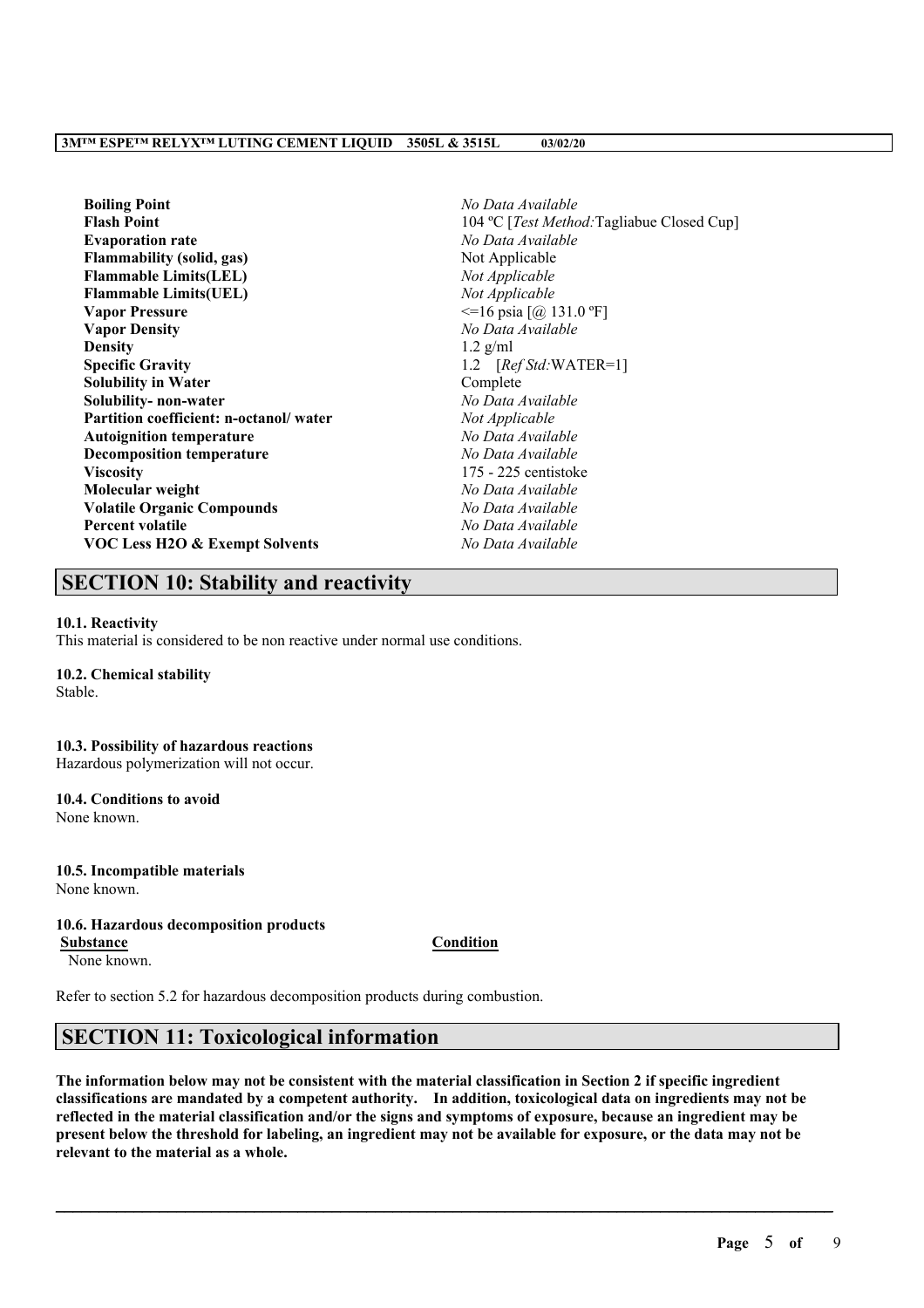**This document has been prepared in accordance with the U.S. OSHA Hazard Communication Standard, which** requires the inclusion of all known hazards of the product or ingredients regardless of the potential risk. The risks of **the hazards communicated in this document may vary depending on the potential for exposure. The information below represents toxicological information associated with the individual components of the uncured product. Once properly mixed and/or cured, the product is safe for its intended use.**

### **11.1. Information on Toxicological effects**

#### **Signs and Symptoms of Exposure**

### Based on test data and/or information on the components, this material may produce the following health effects:

#### **Inhalation:**

Respiratory Tract Irritation: Signs/symptoms may include cough, sneezing, nasal discharge, headache, hoarseness, and nose and throat pain.

### **Skin Contact:**

Contact with the skin during product use is not expected to result in significant irritation. Allergic Skin Reaction (non-photo induced): Signs/symptoms may include redness, swelling, blistering, and itching.

#### **Eye Contact:**

Moderate Eye Irritation: Signs/symptoms may include redness, swelling, pain, tearing, and blurred or hazy vision.

#### **Ingestion:**

Gastrointestinal Irritation: Signs/symptoms may include abdominal pain, stomach upset, nausea, vomiting and diarrhea.

#### **Toxicological Data**

If a component is disclosed in section 3 but does not appear in a table below, either no data are available for that endpoint or the data are not sufficient for classification.

## **Acute Toxicity**

| Name                                    | Route       | <b>Species</b> | Value                                             |
|-----------------------------------------|-------------|----------------|---------------------------------------------------|
| Overall product                         | Ingestion   |                | No data available; calculated $ATE > 5,000$ mg/kg |
| Copolymer of Acrylic and Itaconic Acids | Ingestion   | Rat            | $LD50 > 5,000$ mg/kg                              |
| Copolymer of Acrylic and Itaconic Acids | Dermal      | similar        | LD50 estimated to be $> 5,000$ mg/kg              |
|                                         |             | health         |                                                   |
|                                         |             | hazards        |                                                   |
| 2-Hydroxyethyl Methacrylate (HEMA)      | Dermal      | Rabbit         | $LD50 > 5,000$ mg/kg                              |
| 2-Hydroxyethyl Methacrylate (HEMA)      | Ingestion   | Rat            | $\overline{LD50}$ 5,564 mg/kg                     |
| Ethyl Acetate                           | Dermal      | Rabbit         | $LD50 > 18,000$ mg/kg                             |
| Ethyl Acetate                           | Inhalation- | Rat            | LC50<br>$70.5 \text{ mg/l}$                       |
|                                         | Vapor (4    |                |                                                   |
|                                         | hours)      |                |                                                   |
| Ethyl Acetate                           | Ingestion   | Rat            | LD50<br>$5,620$ mg/kg                             |

 $ATE = acute$  toxicity estimate

#### **Skin Corrosion/Irritation**

| Name                               | <b>Species</b> | Value              |
|------------------------------------|----------------|--------------------|
| 2-Hydroxyethyl Methacrylate (HEMA) | Rabbit         | Minimal irritation |
| <b>Ethyl Acetate</b>               | Rabbit         | Minimal irritation |

## **Serious Eye Damage/Irritation**

| <b>Name</b>                        | <b>Species</b> | Value             |
|------------------------------------|----------------|-------------------|
|                                    |                |                   |
| 2-Hydroxyethyl Methacrylate (HEMA) | Rabbit         | Moderate irritant |
| <b>Ethyl Acetate</b>               | Rabbit         | Mild irritant     |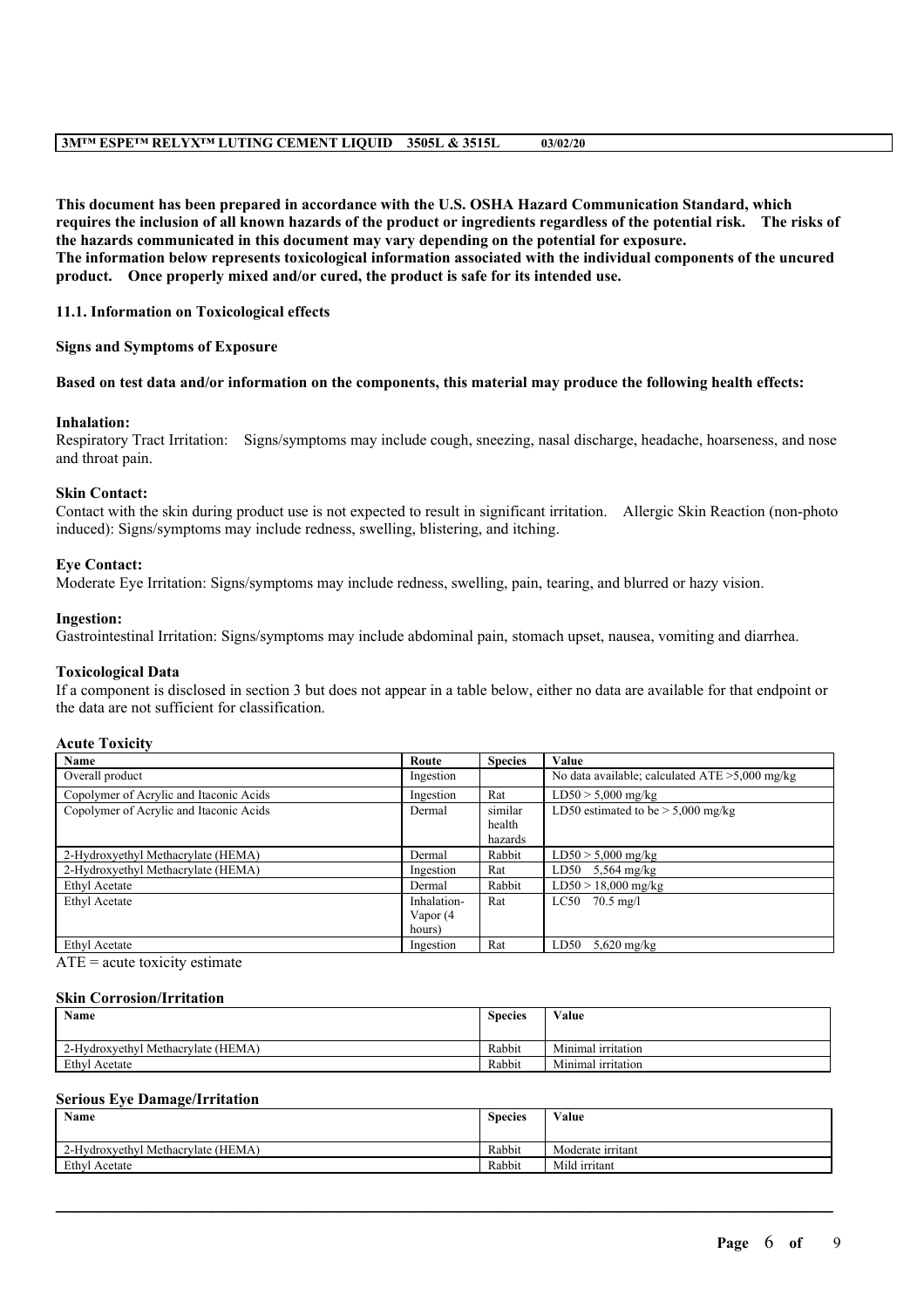### **Skin Sensitization**

| Name                               | <b>Species</b> | Value          |
|------------------------------------|----------------|----------------|
| 2-Hydroxyethyl Methacrylate (HEMA) | Human          | Sensitizing    |
|                                    | and            |                |
|                                    | animal         |                |
| Ethyl Acetate                      | Guinea         | Not classified |
|                                    | pig            |                |

### **Respiratory Sensitization**

For the component/components, either no data are currently available or the data are not sufficient for classification.

#### **Germ Cell Mutagenicity**

| Name                               | Route    | Value                                          |
|------------------------------------|----------|------------------------------------------------|
|                                    |          |                                                |
| 2-Hydroxyethyl Methacrylate (HEMA) | In vivo  | Not mutagenic                                  |
| 2-Hydroxyethyl Methacrylate (HEMA) | In Vitro | Some positive data exist, but the data are not |
|                                    |          | sufficient for classification                  |
| Ethyl Acetate                      | In Vitro | Not mutagenic                                  |
| Ethyl Acetate                      | In vivo  | Not mutagenic                                  |

#### **Carcinogenicity**

For the component/components, either no data are currently available or the data are not sufficient for classification.

## **Reproductive Toxicity**

## **Reproductive and/or Developmental Effects**

| Name                               | Route     | <b>Value</b>                           | <b>Species</b> | <b>Test Result</b> | Exposure        |
|------------------------------------|-----------|----------------------------------------|----------------|--------------------|-----------------|
|                                    |           |                                        |                |                    | <b>Duration</b> |
| 2-Hydroxyethyl Methacrylate (HEMA) | Ingestion | Not classified for female reproduction | Rat            | <b>NOAEL 1,000</b> | premating $\&$  |
|                                    |           |                                        |                | mg/kg/day          | during          |
|                                    |           |                                        |                |                    | gestation       |
| 2-Hydroxyethyl Methacrylate (HEMA) | Ingestion | Not classified for male reproduction   | Rat            | <b>NOAEL 1,000</b> | 49 days         |
|                                    |           |                                        |                | mg/kg/day          |                 |
| 2-Hydroxyethyl Methacrylate (HEMA) | Ingestion | Not classified for development         | Rat            | <b>NOAEL 1,000</b> | premating $\&$  |
|                                    |           |                                        |                | mg/kg/day          | during          |
|                                    |           |                                        |                |                    | gestation       |

## **Target Organ(s)**

## **Specific Target Organ Toxicity - single exposure**

| Name                                       | Route      | Target Organ(s)                      | Value                                                                              | <b>Species</b> | <b>Test Result</b>                    | <b>Exposure</b><br><b>Duration</b> |
|--------------------------------------------|------------|--------------------------------------|------------------------------------------------------------------------------------|----------------|---------------------------------------|------------------------------------|
| Copolymer of Acrylic and<br>Itaconic Acids | Ingestion  | nervous system                       | Not classified                                                                     | Rat            | <b>NOAEL</b><br>$5,000 \text{ mg/kg}$ |                                    |
| Ethyl Acetate                              | Inhalation | central nervous<br>system depression | May cause drowsiness or<br>dizziness                                               | Human          | <b>NOAEL Not</b><br>available         |                                    |
| Ethyl Acetate                              | Inhalation | respiratory irritation               | Some positive data exist, but the<br>data are not sufficient for<br>classification | Human          | <b>NOAEL Not</b><br>available         |                                    |
| Ethyl Acetate                              | Ingestion  | central nervous<br>system depression | May cause drowsiness or<br>dizziness                                               | Human          | <b>NOAEL Not</b><br>available         |                                    |

## **Specific Target Organ Toxicity - repeated exposure**

| Name                     | Route     | Target Organ(s)      | Value          | <b>Species</b> | <b>Test Result</b> | <b>Exposure</b> |
|--------------------------|-----------|----------------------|----------------|----------------|--------------------|-----------------|
|                          |           |                      |                |                |                    | <b>Duration</b> |
| Copolymer of Acrylic and | Ingestion | endocrine system     | Not classified | Rat            | <b>NOAEL 200</b>   | 28 days         |
| Itaconic Acids           |           | hematopoietic        |                |                | mg/kg/day          |                 |
|                          |           | system liver         |                |                |                    |                 |
| Copolymer of Acrylic and | Ingestion | heart   bone, teeth, | Not classified | Rat            | <b>NOAEL</b>       | 28 days         |
| Itaconic Acids           |           | nails, and/or hair   |                |                | 2.000              |                 |
|                          |           | immune system        |                |                | mg/kg/day          |                 |
|                          |           | muscles   nervous    |                |                |                    |                 |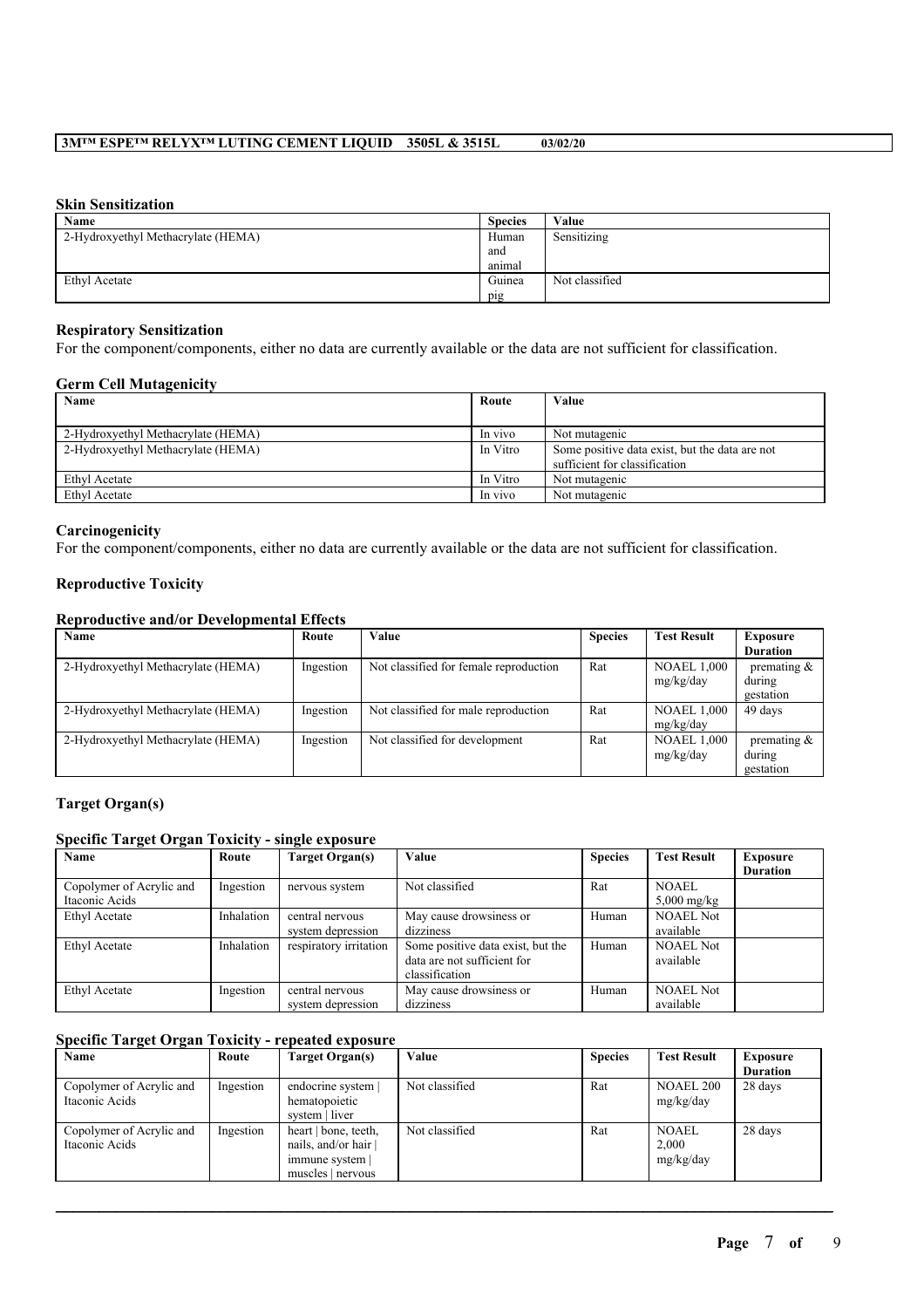|               |            | system $ $ eyes $ $<br>kidney and/or<br>bladder   respiratory<br>system   vascular<br>system |                |        |                                    |         |
|---------------|------------|----------------------------------------------------------------------------------------------|----------------|--------|------------------------------------|---------|
| Ethyl Acetate | Inhalation | endocrine system  <br>liver   nervous<br>system                                              | Not classified | Rat    | <b>NOAEL</b><br>$0.043$ mg/l       | 90 days |
| Ethyl Acetate | Inhalation | hematopoietic<br>system                                                                      | Not classified | Rabbit | LOAEL 16<br>mg/l                   | 40 days |
| Ethyl Acetate | Ingestion  | hematopoietic<br>system   liver  <br>kidney and/or<br>bladder                                | Not classified | Rat    | <b>NOAEL</b><br>3,600<br>mg/kg/day | 90 days |

#### **Aspiration Hazard**

For the component/components, either no data are currently available or the data are not sufficient for classification.

## Please contact the address or phone number listed on the first page of the SDS for additional toxicological information **on this material and/or its components.**

# **SECTION 12: Ecological information**

## **Ecotoxicological information**

Please contact the address or phone number listed on the first page of the SDS for additional ecotoxicological information on this material and/or its components.

### **Chemical fate information**

Please contact the address or phone number listed on the first page of the SDS for additional chemical fate information on this material and/or its components.

# **SECTION 13: Disposal considerations**

## **13.1. Disposal methods**

Dispose of contents/ container in accordance with the local/regional/national/international regulations.

Dispose of completely cured (or polymerized) material in a permitted industrial waste facility. As a disposal alternative, incinerate uncured product in a permitted waste incineration facility. If no other disposal options are available, waste product that has been completely cured or polymerized may be placed in a landfill properly designed for industrial waste.

 $\mathcal{L}_\mathcal{L} = \mathcal{L}_\mathcal{L} = \mathcal{L}_\mathcal{L} = \mathcal{L}_\mathcal{L} = \mathcal{L}_\mathcal{L} = \mathcal{L}_\mathcal{L} = \mathcal{L}_\mathcal{L} = \mathcal{L}_\mathcal{L} = \mathcal{L}_\mathcal{L} = \mathcal{L}_\mathcal{L} = \mathcal{L}_\mathcal{L} = \mathcal{L}_\mathcal{L} = \mathcal{L}_\mathcal{L} = \mathcal{L}_\mathcal{L} = \mathcal{L}_\mathcal{L} = \mathcal{L}_\mathcal{L} = \mathcal{L}_\mathcal{L}$ 

## **EPA Hazardous Waste Number (RCRA):** Not regulated

# **SECTION 14: Transport Information**

For Transport Information, please visit http://3M.com/Transportinfo or call 1-800-364-3577 or 651-737-6501.

# **SECTION 15: Regulatory information**

## **15.1. US Federal Regulations**

Contact 3M for more information.

## **EPCRA 311/312 Hazard Classifications:**

**Physical Hazards**